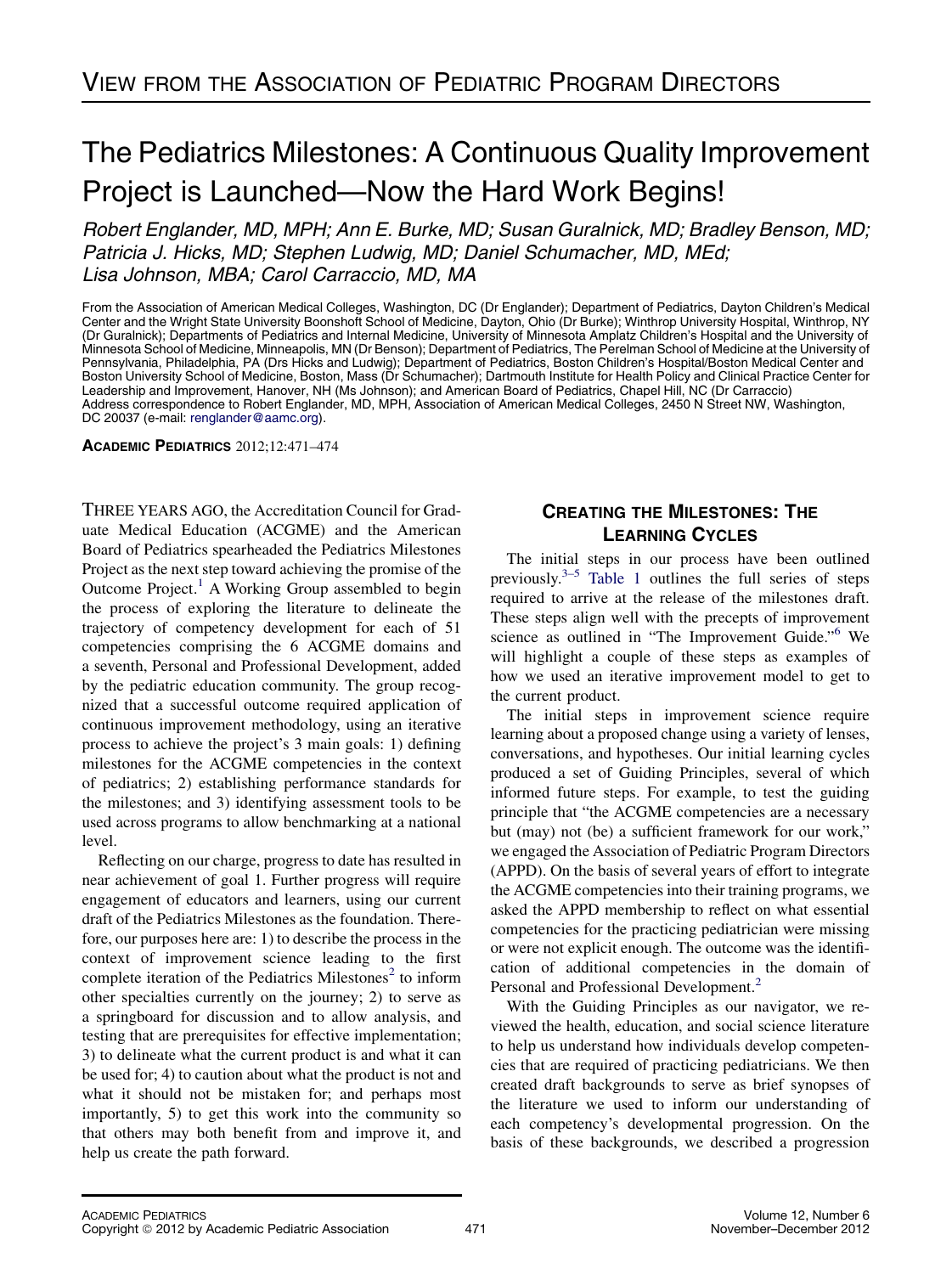#### <span id="page-1-0"></span>Table 1. Steps in the Process of Developing the Pediatric Milestones

Foundational Work (Before Milestones Creation)

- 1 Assemble a Working Group that includes medical educators and at least one trainee, with content expertise in the ACGME competencies and experience as medical educators.
- 2 Assemble an Advisory Board representing members of the educational continuum, assessment experts, and thought leaders within the specialty community.
- 3 Develop Guiding Principles and a Conceptual Framework.
- 4 Engage specialty-specific program directors' association to reexamine ACGME competency framework for gaps.
- Steps in Creating the Milestones First Draft
- 5 Designate a primary author for the creation of milestones for each subcompetency.
- 6 Primary authors perform a review of the literature from health and social sciences to determine developmental progression of Knowledge, Skills, and Attitudes for each subcompetency.
- 7 Primary authors develop a synopsis of the literature and draft of milestones for each subcompetency.
- 8 Primary authors vet their work with the Working Group (this required every-other-week conference calls over an 18 month period).
- 9 Primary authors edit based on Working Group feedback.
- 10 Edited milestones are revisited by the Working Group (this required every-other-week conference calls over a 6-month period).
- Steps in Creating the Milestones Second Draft: External Review
- 11 Content experts are asked to review the milestones for selected subcompetencies.
- 12 Primary authors make edits based on content expert feedback.
- 13 The Working Group reviews the edited milestone documents (this required a series of weekly calls over 2 months).
- Steps in Creating the Final Draft: Editing and Publication
- 14 The completed draft is submitted to a copy editor for review.
- 15 The Chair of the project edits the final document with attention to both copy and content.
- 16 The Pediatric Milestones are published on the American Board of Pediatrics Web site.

 $ACGME = Accreditation Council for Graduate Medical Education.$ 

of behaviors that represent advancing levels of performance for that competency. Each successive level, then, represents a milestone, and the whole progression represents a series of milestones for each competency.

When using improvement methodology, the study segment of the "Plan–Do–Study–Act" cycle frequently reveals previously unanticipated outcomes. For example, we found substantial overlap in the literature for 2 of the competencies, resulting in a decision to combine them into a single set of milestones: the Medical Knowledge competency "critically evaluate and apply current medical information and scientific evidence for patient care" and the Practice-Based Learning and Improvement competency "locate, appraise, and assimilate evidence from scientific studies related to their patients' health problems." In our final learning cycles, we sought input from content experts whose ideas had informed our understanding for many of the milestones.

# THEIR CURRENT STATE...<br>The link in this article makes available the mo-

The link in this article makes available the most recent iteration of the Pediatrics Milestones ([https://www.abp.org/abpwebsite/publicat/milestones.pdf\)](https://www.abp.org/abpwebsite/publicat/milestones.pdf).[2](#page-3-0)

For each competency, we used the best evidence available to define the developmental progression from early learner to master physician. Each series of milestones, then, is our best educated hypothesis about how pediatricians progress from novice to master in a specific competency. The current document can therefore be used to inform one's thinking about competence development, and perhaps even frame both faculty and learners' thoughts about their own growth and development.

### ...AND WHAT THE PEDIATRICS MILESTONES...<br>ARE NOT

The Pediatrics Milestones are not yet actual milestones. Each of our series of milestones provides suggested behavioral anchors that indicate a level of performance for a given competency. One of the most important next steps will be testing them *in vivo*, to determine when in the educational trajectory most learners demonstrate behaviors consistent with a given milestone in the series. This process will resemble the approach to studying the Denver Developmental Screening Test, $^7$  $^7$  and will allow us to learn whether observed behaviors confirm our proposed milestones and their sequence of progression, and when in the educational trajectory they should be expected to be achieved. [Figure 1](#page-2-0) illustrates how the milestones associated with a specific competency might fit the analogy to the Denver Developmental Scale. Defining the expected range of time and experience for reaching each of the milestones will also allow for early identification of learners in difficulty. Additionally, the nature of the behavioral descriptions should facilitate identification of a deficiency and assist in directing the remediation process. The milestones also can serve as a roadmap to mastery for learners who are at or above the expected level. Finally, although potentially valuable in formative feedback, each series of milestones is in effect a hypothesis and thus not ready to be used for high stakes assessment before: 1) establishment of evidence-based performance standards, 2) development of valid and reliable tools for their assessment, and 3) faculty development. Similarly, although we are confident that our process to date has yielded a great beginning, we are certain the current iteration is not what the final product will be. We may find, for example, despite our best educated hypotheses, that we have incorrectly characterized the developmental progression for the series of milestones for any given competency.

We hope that publishing our work to date and giving voice to the challenges that we face will inspire the reader to think differently about how physicians learn and develop, and to join us in the next phase of understanding how milestones contribute to advancing competencybased learning and assessment. Specifically, we will need to develop an assessment approach that takes into consideration the key attributes of an assessment tool out-lined by Van der Vleuten's utility model.<sup>[8](#page-3-0)</sup> This model suggests that an assessment tool's utility is equal to the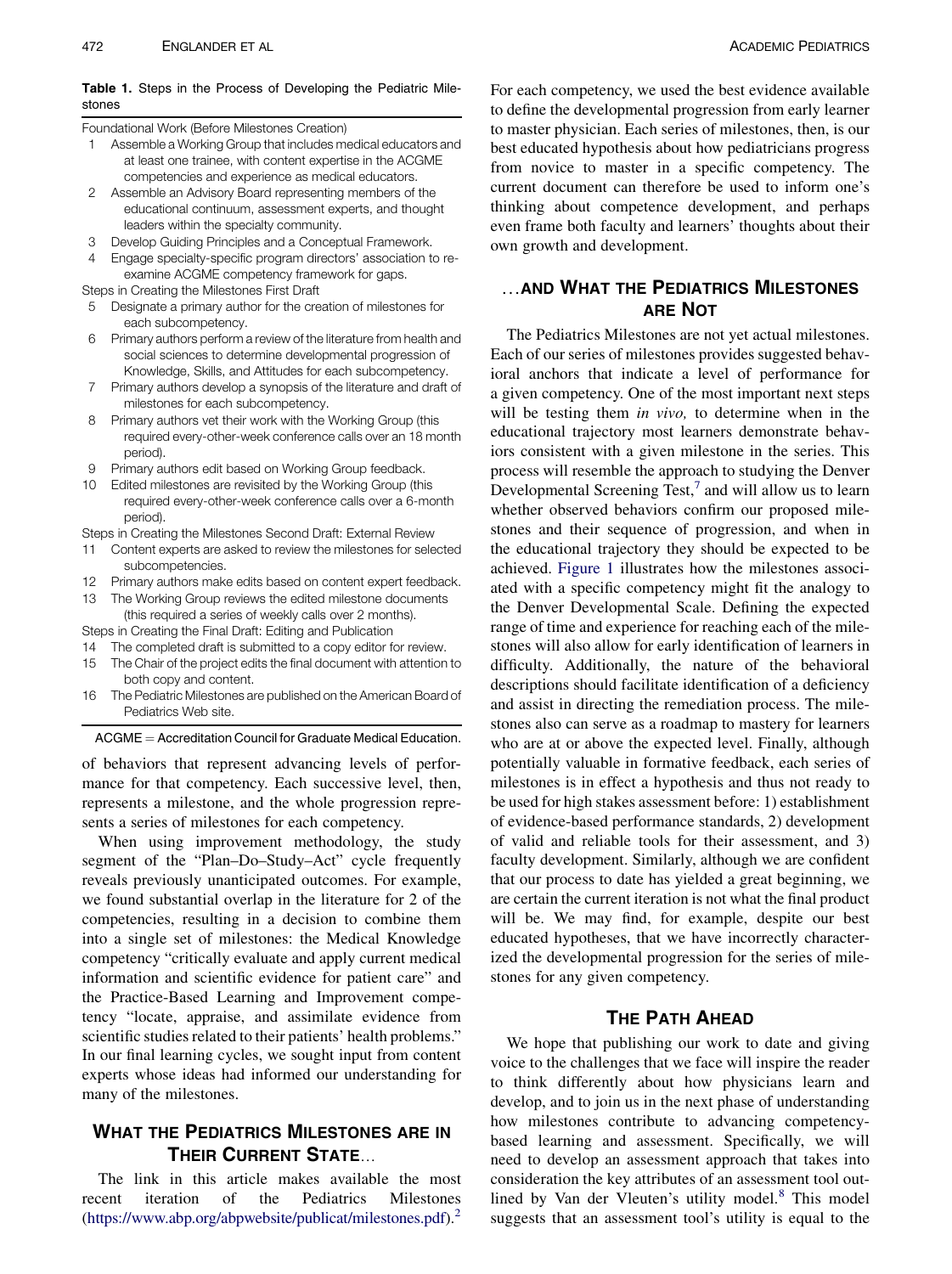### **Competency Developmental Progression**

<span id="page-2-0"></span>

Figure 1. Example of time course of achievement of competency developmental milestones.

product of 5 attributes: reliability, validity, acceptability, cost, and educational impact. This approach to assessment is going to require engagement of the medical education community to help us address each of these 5 attributes as they apply to milestones in toto and to the component parts. We will also need to understand and test the use of the Pediatrics Milestones in various contexts and settings, to address such questions as: to what extent are they generalizable to a variety of practice settings within pediatrics or to other specialties? Finally, we recognize that the faculty development needs around the milestones will be significant, as will the investment in time and continuity with learners required for meaningful assessment. Only thorough testing to establish the 5 attributes of an assessment tool, understanding their use in various settings, and developing faculty in their use, can the Pediatrics Milestones reach their potential to significantly move forward our approach to true competency-based education.

Before readers become overwhelmed by the work ahead and the potential burden on an evaluator, we ask that they consider the likely possibility that some milestones are not independent of each other, and thus potentially amenable to more streamlined assessment. In other words, how a learner is assessed on one series of milestones is likely to correlate with a number of others. As a result, we hope in the future to be able to reduce the number of competencies and their respective milestones from the current 51 to a much more manageable number, but this will only happen through in vivo study. For example, we previously reported that for several competencies and their series of milestones physician development progresses from dependence on external prompts, consequences or influences, such as oversight and regulation, to a more intrinsically driven,

self-directed and self-regulated process, involving learner reflection for the purpose of improvement.<sup>[3](#page-3-0)</sup> We can use this lesson as an example of how the milestones might result in more feasible strategies for assessment. One hypothesis is that performance in all of the competencies that follow this progression is measured by where one lies on the external–internal driver spectrum. Then assessment that a learner has reached a specific milestone on one of these competencies may be a proxy for all the others, serving as the critical link or common denominator. An assessment tool that has proven reliable and valid for one of these competencies may then potentially be utilized as predictive for all of the others. Some of the critical work ahead, then, is to explore these "linkage" hypotheses in the field.

### **CONCLUSION: A CALL TO ACTION**

We hope that sharing the current draft of the Pediatrics Milestones at this juncture inspires educators and learners alike. On the individual level, enhancing understanding of the development of competence can only help to better identify root causes of learner difficulties and possible paths to improvement. Realizing the goal of advancing competency-based education through the Pediatrics Milestones Project will require collaboration of the medical education community to further develop and test the milestones and to learn from our successes and inevitable failures.

The good news is we are off to a great start! The APPD, through its Longitudinal Assessment Education Research Network (APPD/LEARN) and in partnership with the National Board of Medical Examiners is engaged in a pilot study of 9 of the milestones series. The hope is to have this